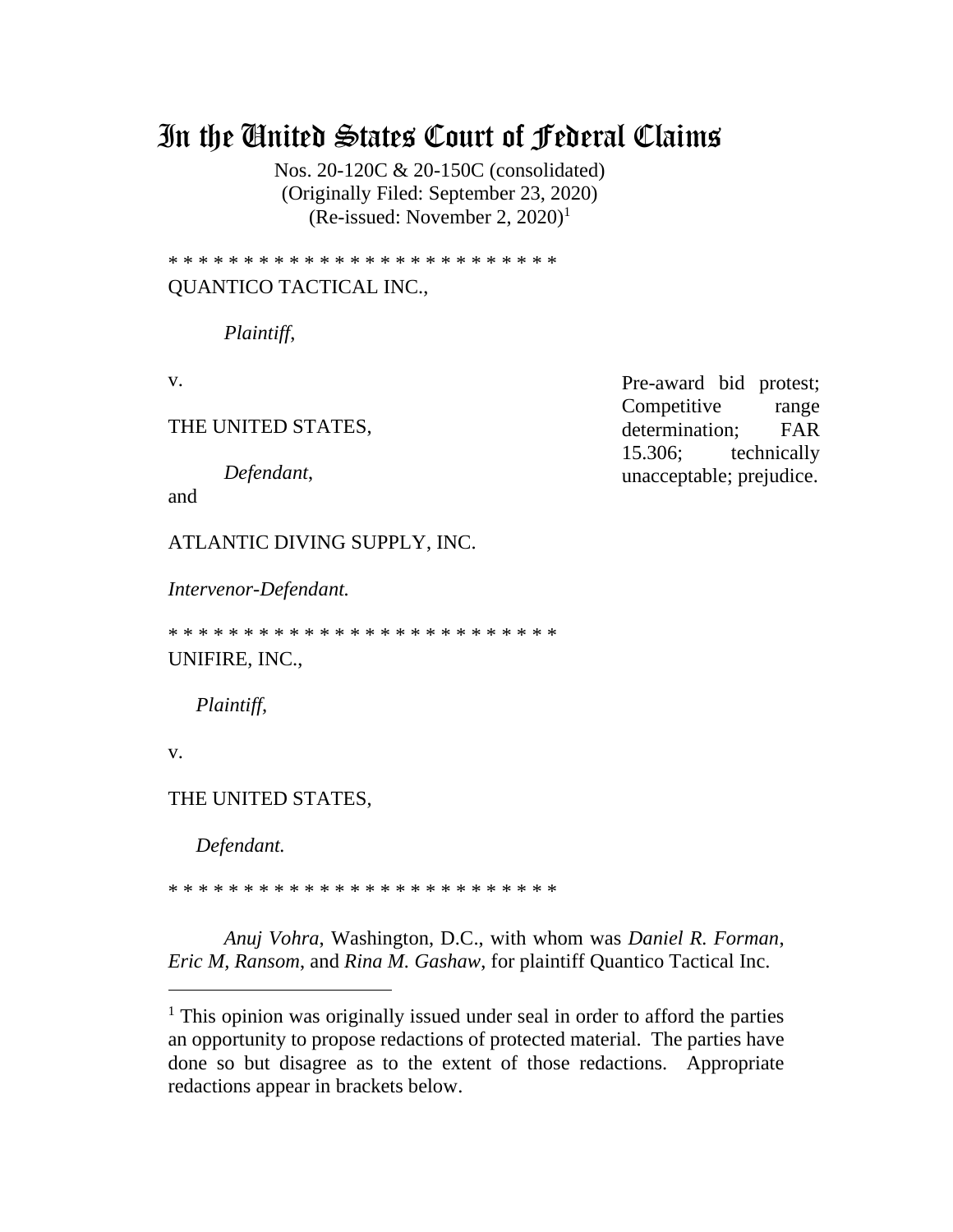*David S. Black*, Tysons Corner, VA, for plaintiff Unifire, Inc. *Gregory R. Hallmark* and *Amy L. Fuentes* of counsel.

*Douglas T. Hoffman* and *Mariana T. Acevedo*, United States Department of Justice, Commercial Litigation Branch, Civil Division, Washington, D.C., with whom was *Martin F. Hockey, Jr.*, Deputy Director, *Robert E. Kirschman, Jr.*, Director, and *Ethan P. Davis*, Acting Assistant Attorney General, for defendant.

*Paul F. Khoury*, Washington, D.C., for intervenor. *John R. Prairie*, *Kendra P. Norwood*, and *J. Ryan Frazee* of counsel.

## **OPINION**

BRUGGINK, Judge.

In these consolidated bid protest actions, Quantico Tactical Inc. ("Quantico") and Unifire, Inc. ("Unifire") challenge their exclusion from the competitive range by the Defense Logistics Agency ("DLA") in a procurement for special operations equipment and logistical support. Pending before the court are plaintiffs' motions for judgment on the administrative record and the cross-motions of defendant and intervenor, Atlantic Diving Supply, Inc. ("ADS"). The motions are fully briefed, and oral argument was held on September 15, 2020. Because Quantico cannot show prejudice, its protest must be denied. Unifire's protest is denied because it has not shown irrationality in DLA's decision to exclude it from the competitive range.

## **BACKGROUND**

On November 16, 2018, DLA issued Request for Proposals ("RFP") No. SPE8EJ-18-R-0001 for the Special Operations Equipment ("SOE") Tailored Logistics Support ("TLS") Program. The RFP contemplated multiple awards for an indefinite-delivery/indefinite-quantity ("IDIQ") contract with a two-year base period and up to four two-year option periods (potential 10-year total). Under the SOE TLS program, contract holders will compete to supply special operations equipment to authorized Department of Defense customers. In addition, contractors will provide logistics support for the supplied equipment.

The RFP provides that DLA would engage in a best value tradeoff process to make "[a]wards . . . to offerors whose proposals are most advantageous to the Government considering non-price evaluation factors and price." Administrative Record ("AR") at 151. The two non-price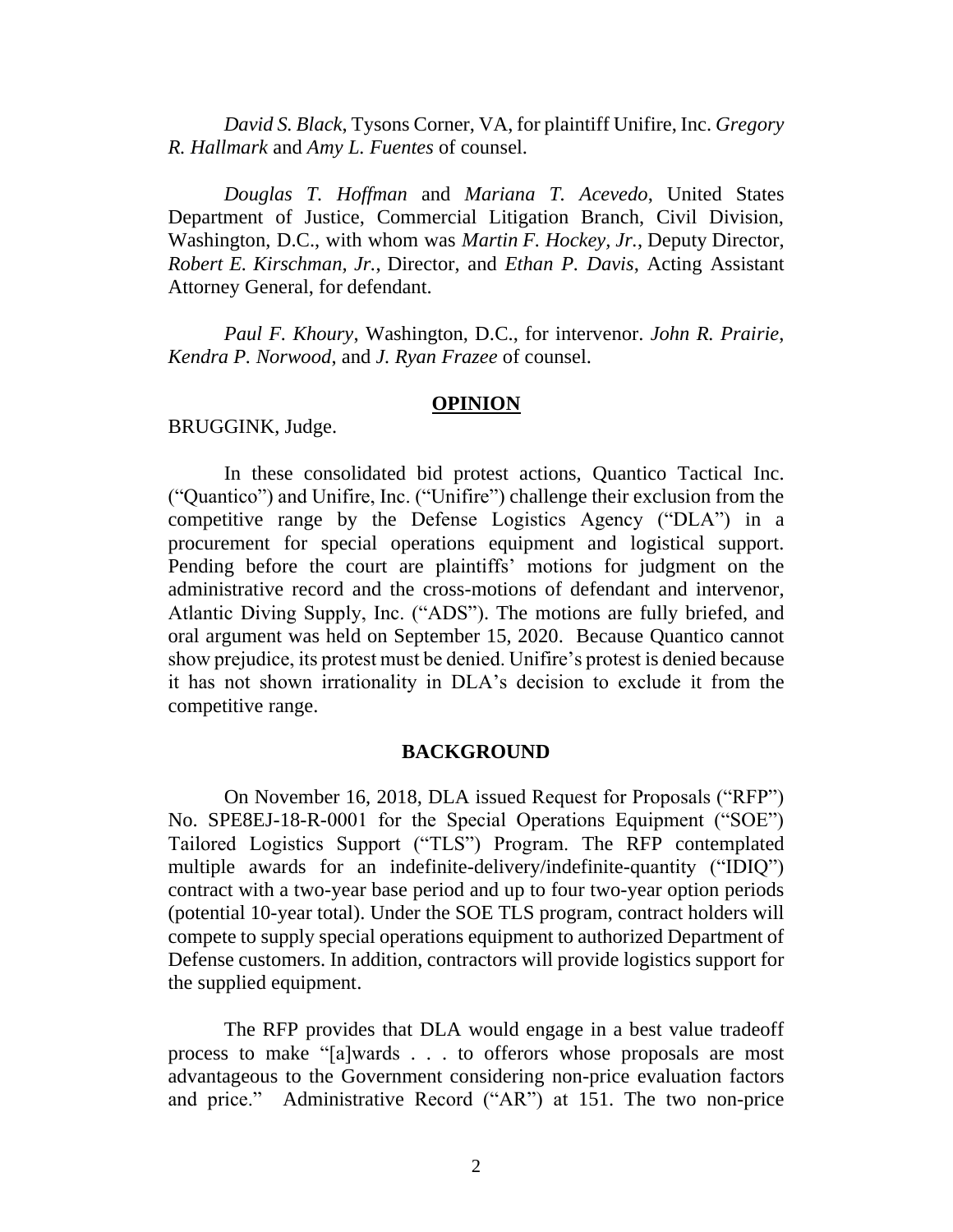evaluation factors are: Factor I – Past Performance; and Factor II – Technical Merit. The Technical Merit Factor is broken into two subfactors: (a) Product Sourcing and (b) Distribution. Factor I is more important than Factor II and, within Factor II, (a) Product Sourcing is more important than (b) Distribution. Non-price factors are "significantly more important than price," but, the importance of price would increase if the technical merits of proposals were equivalent. *Id.*

The Past Performance Factor assesses "the offeror's probability of meeting the solicitation requirements." *Id.* at 151-52. Offerors were to submit up to three past performance references to allow DLA to evaluate their relevance. DLA would then assign a ranking based on each past performance reference of either "Very Relevant," "Relevant," "Somewhat Relevant," or "Not Relevant," along with a quality of contractor performance ranking of either "Outstanding," "Good," "Acceptable," "Marginal," or "Unacceptable." *Id.* at 145, 152. These assessments resulted in DLA assigning an overall "Confidence Assessment" of the contractor's ability to perform on the new contract—"Substantial Confidence," "Satisfactory Confidence," "Limited Confidence," "No Confidence," or "Neutral Confidence"—which DLA assigned "based on the offeror's record of relevancy and quality of performance." *Id.* at 152.

The Solicitation's Statement of Work ("SOW") contained several critical performance metrics that offerors' proposals would be measured against. Contractors are required to maintain a "quote rate" of 90%, meaning the contractor "must submit quotes on 90% of the Delivery Order RFQs." AR 130. Contractors must also maintain a 95% "fill rate," defined as the proportion of quantity ordered that the contractor actually delivers. *Id.* at 135. The contractor also must maintain a 90% "on-time delivery rate," defined as the proportion of quantity ordered that the contractor delivers on time. *Id.* 

Under Factor II, Technical Merit, subfactor (a), Product Sourcing, DLA would assess an offeror's plan to meet certain RFP requirements, including: (1) purchasing system requirements; (2) a 90 percent Quote Rate Performance Metric; and (3) a 95 percent Fill Rate Metric. Subfactor (b), Distribution, would assess an offeror's distribution plan for whether it could "meet the delivery requirements including, routine, urgent, emergency orders, and consolidated bill of material requirements and plan to meet the 90% on-time delivery metric and ensure control over subcontracting." *Id.* at 153. Under each subfactor, DLA promised to assign an overall adjectival rating of "Outstanding," "Good," "Acceptable," "Marginal," "Unacceptable" based on the strengths, deficiencies, weaknesses, and risks of the offeror's proposal. AR at 45-46 (acquisition plan).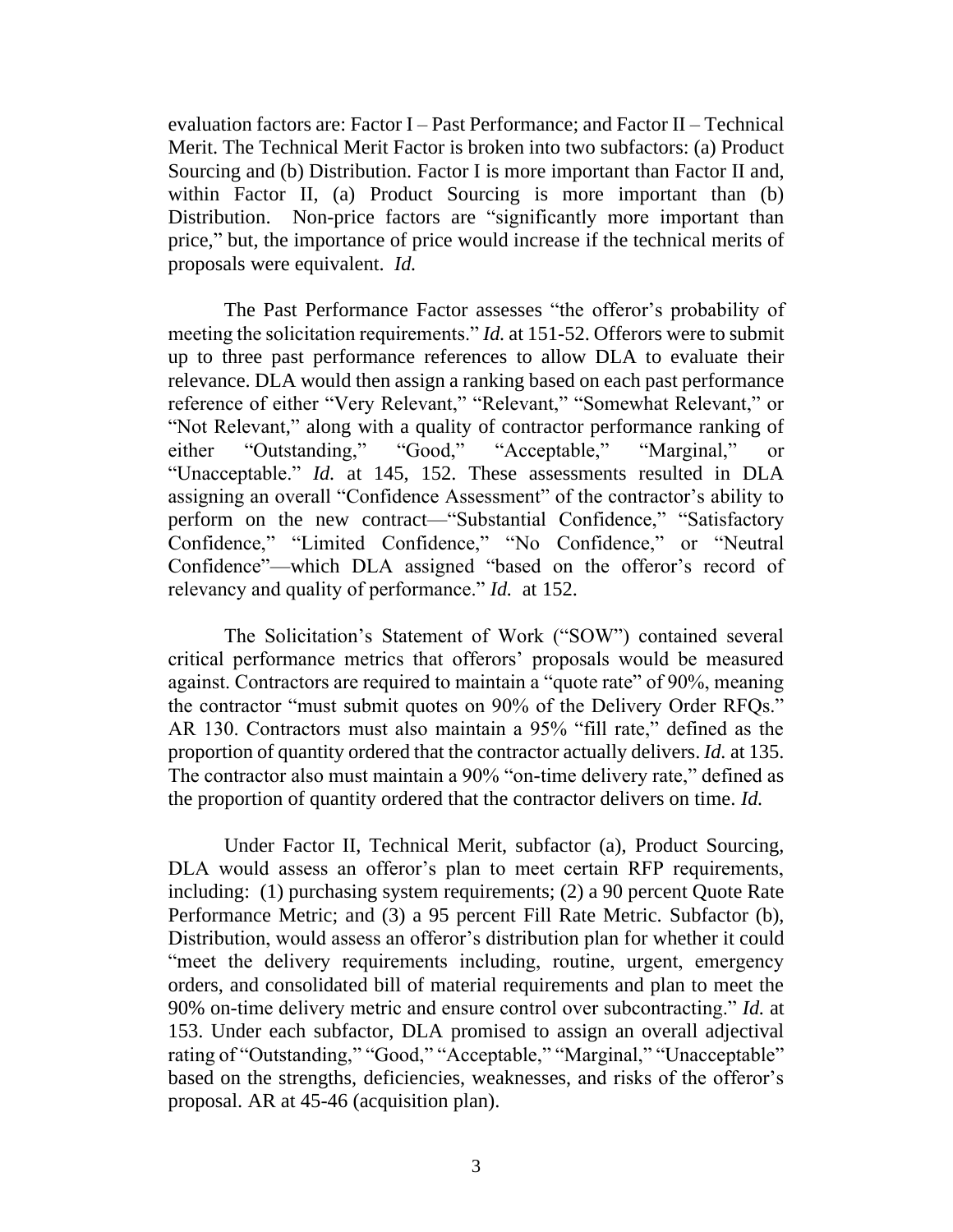The Source Selection Plan explained that these adjectival technical ratings "reflect[] the degree to which the proposal meets or does not meet the minimum requirements" for each subfactor. *Id.* at 43 (Product Sourcing), 44 (Distribution). An offeror's plan to meet the SOW's performance metrics was an important aspect of the ratings for each subfactor. *See id.* at 43-46. An unacceptable rating was defined as a "proposal [that] does not meet requirements of the solicitation, and thus, contains one or more deficiencies, and/or risk of unsuccessful performance is unacceptable." *Id.* at 44, 46. The solicitation warned that such a rating meant that the proposal was "unawardable." *Id.* A "weakness" was defined by DLA to mean a "flaw in the proposal that increases the risk of unsuccessful contract performance, while a "deficiency" meant that DLA found a "material failure of a proposal to meet a Government requirement." AR at 151. A deficiency was alternatively defined as a "combination of significant weaknesses." *Id.* Either of which would "increase the risk of unsuccessful contract performance to an unacceptable level." *Id.*

Quantico, Unifire, and 27 other vendors timely submitted offers by the deadline of January 18, 2019. [ ] of the [ ] offerors failed to meet the requirement to offer on 90 percent of the Price Evaluation List ("PEL") and were thus considered unresponsive. The remaining [ ] offerors were evaluated by the Source Selection Evaluation Board ("SSEB"), which began its non-price evaluation on January 31, 2019. The non-price evaluation was completed on June 14, 2019; the report details the results for the plaintiffs as detailed below.

I. Quantico

| Factor I     | Factor II              | Factor II                 | Total           |  |
|--------------|------------------------|---------------------------|-----------------|--|
| Past         | <b>Technical Merit</b> | Technical Merit Evaluated |                 |  |
| Performance  | Subfactor $(a)$        | (b) Distribution          | Price           |  |
| Confidence   | Product                |                           |                 |  |
| Assessment   | Sourcing               |                           |                 |  |
| Satisfactory | Marginal               | Unacceptable              | $\mathcal{S}$ [ |  |
| Confidence   |                        |                           |                 |  |

DLA rated Quantico as follows:

According to DLA's debriefing letter, under Factor I – Past Performance, DLA had "a reasonable expectation that Quantico [would] successfully perform the required effort." *Id.* at 4515. Under Factor II – Technical Merit, subfactor (a), Quantico's proposal received [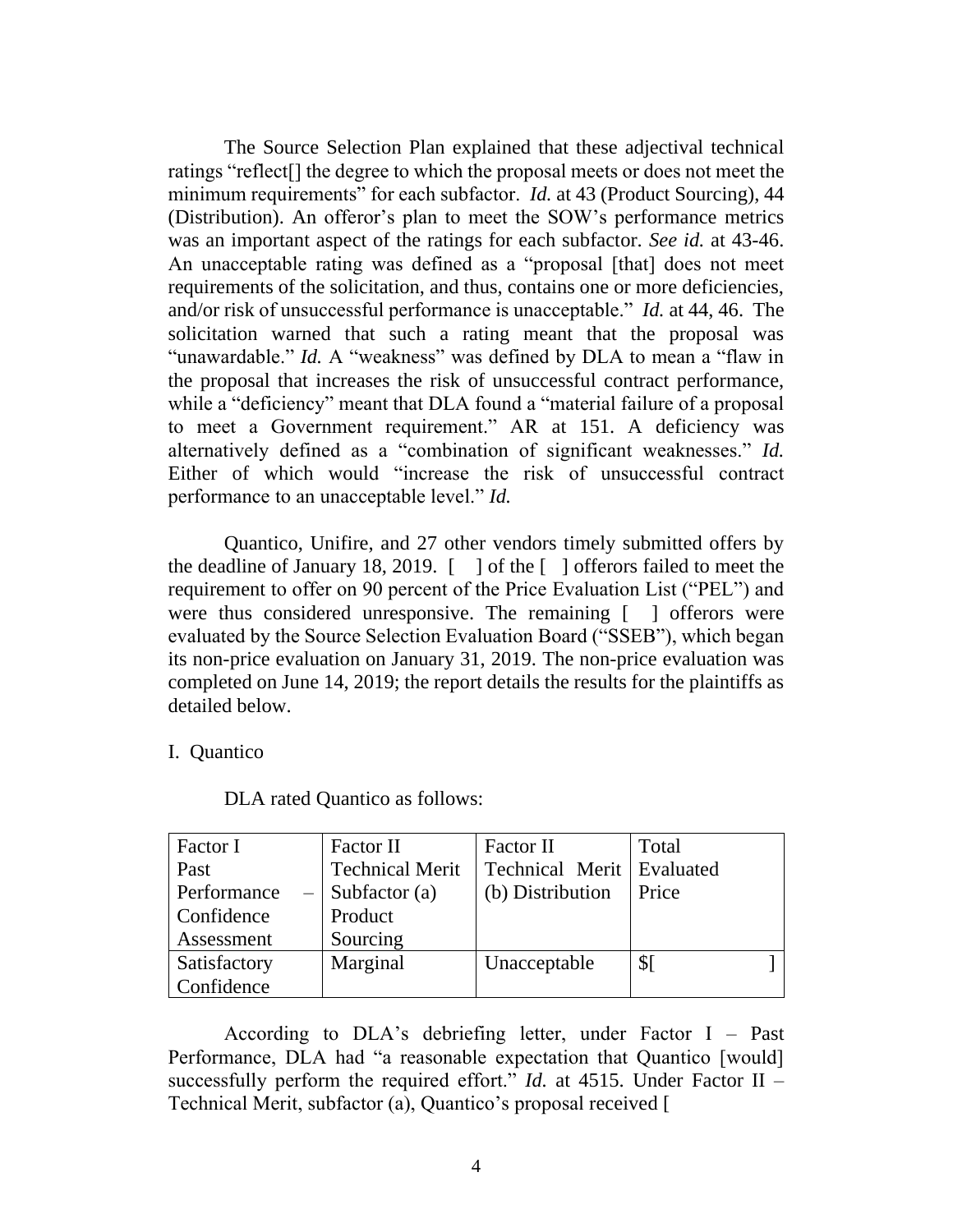]. *Id.* Under subfactor (b), Quantico received [ ]. *Id.*;*see also* AR at 3568-83 (SSEB Non-

Price Evaluation Report).

II. Unifire

Unifire was evaluated as follows:

| Factor I      | Factor II               | Factor II              | Total     |  |
|---------------|-------------------------|------------------------|-----------|--|
| Past          | <b>Technical Merit</b>  | <b>Technical Merit</b> | Evaluated |  |
| Performance - | Subfactor $(a)$         | (b) Distribution       | Price     |  |
| Confidence    | <b>Product Sourcing</b> |                        |           |  |
| Assessment    |                         |                        |           |  |
| Satisfactory  | Unacceptable            | Good                   | \$I       |  |
| Confidence    |                         |                        |           |  |

For Past Performance, Unifire was rated as Satisfactory Confidence, which means, like Quantico, DLA had a "reasonable expectation" that Unifire would successfully perform. For the technical subfactors, Unifire was rated having one strength and one deficiency for Product Sourcing. The deficiency was found due to a lack of a plan for how Unifire would meet the 95 percent fill rate metric and ensure control over subcontracting. For the Distribution subfactor, Unifire was found to have a strength and it was rated "Good" overall. AR at 4528-36 (Unifire's debriefing letter from DLA); *see also* AR at 3680-98 (SSEB Non-Price Evaluation Report).

Ultimately, DLA only selected [ ] offerors for inclusion in the Competitive Range: (1) ADS; [

]. On December 4, 2019, DLA informed both Quantico and Unifire in that they were being excluded from the competitive range. More detailed debriefing letters were requested and provided shortly thereafter.

III. Procedural History

On December 23, 2019, Quantico filed a protest before the Government Accountability Office ("GAO"). After GAO's denial of Quantico's request for documents, Quantico filed its complaint here on February 3, 2020. On January 6, 2020, Unifire filed a protest at GAO. GAO dismissed Unifire's protest after Quantico filed its protest here. Unifire filed here on February 13, 2020, and we consolidated the actions at the request of the parties on March 3, 2020. We also granted the request by ADS, an offeror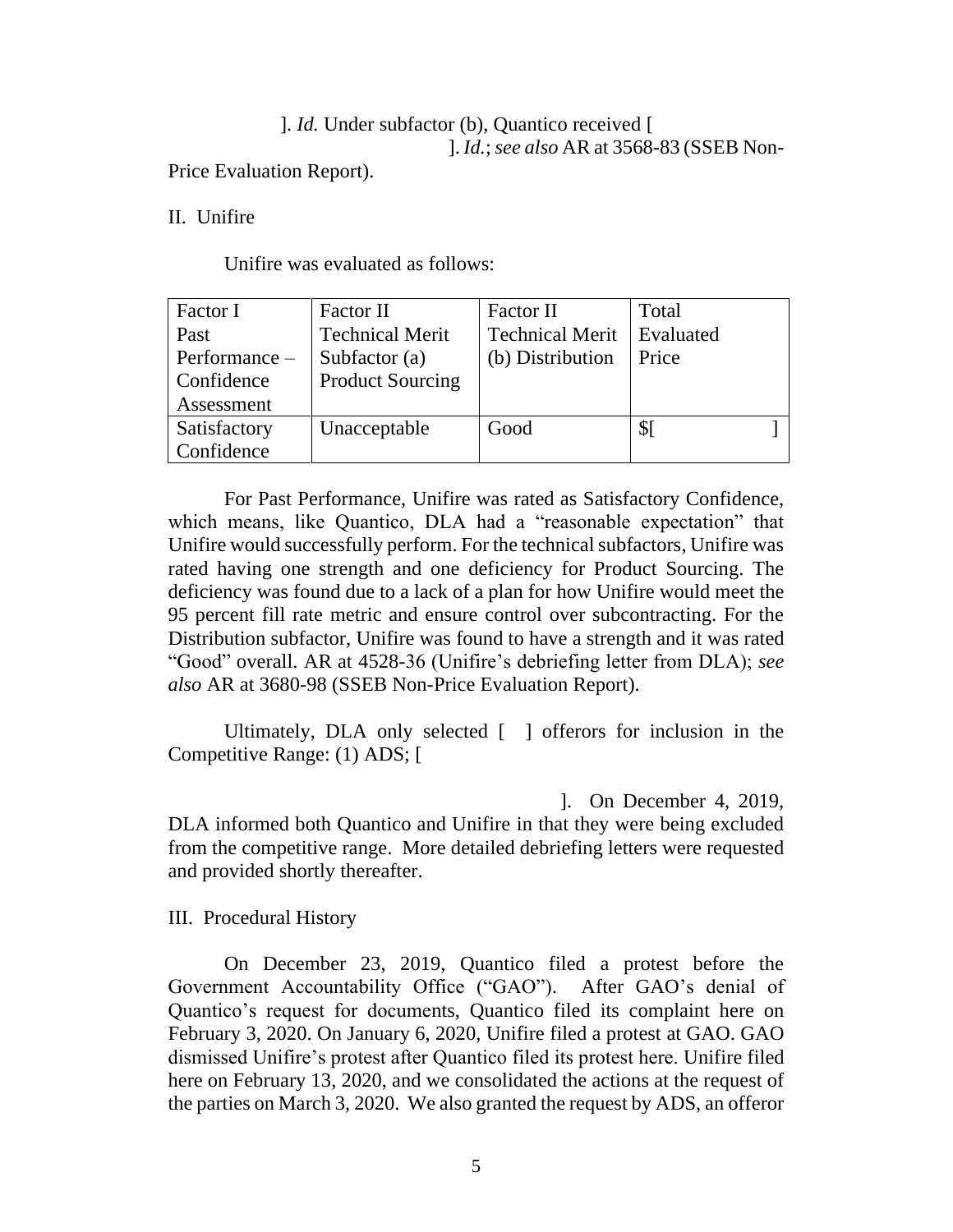who was part of the competitive range, to intervene by separate order on that date.

Although the parties were then fully assembled, they presented several preliminary matters. On March 12, 2020, Quantico filed a motion to supplement the administrative record and for permission to take limited discovery relevant to asserted bias and fraud in the procurement on the part of DLA and ADS. On March 20, 2020, ADS filed a motion to disqualify plaintiff's counsel because it is had formerly represented intervenor in a related matter. The parties then completed briefing on those motions. We held oral argument on the motion to disqualify counsel on April 29, 2020, at the conclusion of which we announced that we would grant the motion because we agreed that the former representation of ADS concerned matters substantially related to the issues presented here. *See Quantico Tactical Inc*. *v. United States*, 148 Fed. Cl. 440 (2020) (explaining that counsel was disqualified for breaching duty of loyalty). We afforded plaintiff 30 days in which to substitute new counsel, which it did on May 11, 2020.

After affording new counsel time to get up to speed and an opportunity to amend its request to supplement the record, which it declined, we held argument on that motion on June 4, 2020, at the conclusion of which we announced that we would, except for two documents, deny the request. We issued a written opinion several days later. *Quantico Tactical Inc. v. United States*, No. 20-120C, 2020 WL 4197333 (Fed. Cl. July 17, 2020) (publication pending). The case was then set for disposition on the merits by crossmotions for judgment on the administrative record.

#### **DISCUSSION**

The main thrust of Quantico's motion is that DLA's evaluation of its proposal under the Past Performance Factor was arbitrary because it measured Quantico against a standard that it did not apply to any other offeror, i.e., that it should have been rated higher. It also challenges the weakness it received for the Product Sourcing subfactor and [ deficiencies for the Distribution subfactor. It believes that, had any or all of the ratings, but particularly past performance, come out differently, it might have been kept in the competitive range.

Defendant and intervenor respond generally that plaintiff has not established any error in DLA's evaluation, but more importantly, they highlight the [ ] left unchallenged by Quantico for its Distribution rating, namely that Quantico[

]. They argue that Quantico cannot show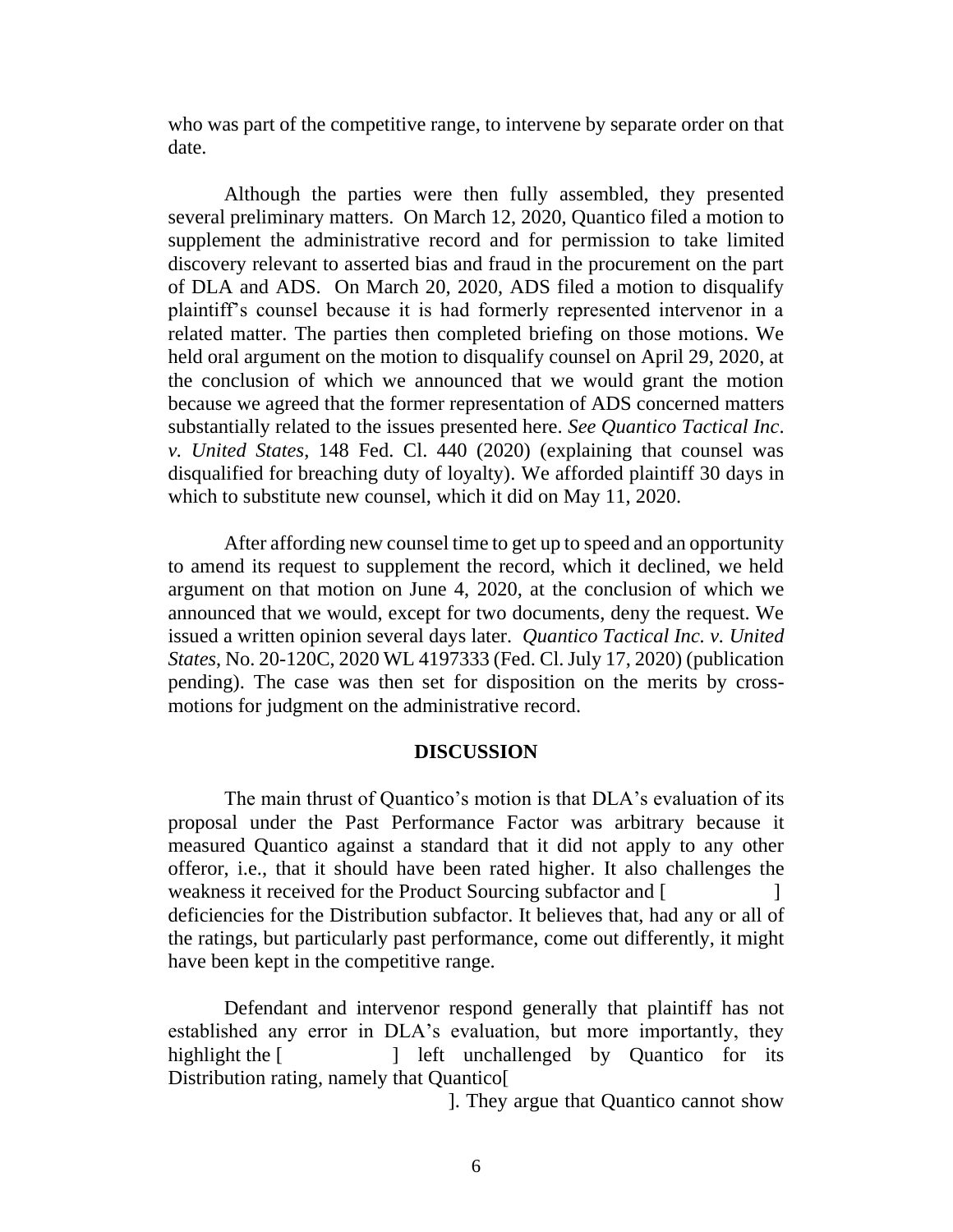prejudice because its proposal was technically unacceptable and unawardable [ ], irrespective of what the court might conclude with respect to the errors Quantico asserts.

Unifire argues that DLA's flawed evaluation of its proposal under technical subfactor (a), Product Sourcing, kept it out of the competitive range arbitrarily. It challenges DLA's assignment of a deficiency for failing to show how it will meet the 95 percent fill rate metric and alleges that it was treated unequally in this regard when compared to another offeror who it argues offered a similar plan but was found acceptable. Unifire also argues that it should have been awarded a strength for its plan to provide a narrative explanation to DLA whenever it could not source an item and submit a quote for it, which is relevant to the 90 percent quote rate requirement from the SOW for the Distribution subfactor. Unifire again points to another offeror that received a strength for offering to exceed the fill rate and to notify and explain when it could not source a compliant item. This, Unifire urges, is unequal treatment because, in substance, the two proposals offered the same service but only one, not the protestor, received a strength for it. The competitive range determination was thus based on flawed ratings and was not rational, according to Unifire.

Defendant disagrees, arguing that Unifire's challenges are nothing more than disagreements with government evaluators and are not the basis of a legitimate protest.<sup>2</sup> The government finds a substantive difference when comparing the proposals highlighted by Unifire and also argues that Unifire's reliance on material outside the particular section of its proposal dealing with the fill rate was improper. Defendant argues finally that Unifire has not established prejudice, even if we were to sustain its challenges, because there is no evidence it would have received a high enough rating to make the competitive range.

Under Court of Federal Claims Rule 52.1, we review agency procurement decisions to determine whether they are supported by the already-existing administrative record. *See, e.g., Lawrence Battelle, Inc. v. United States*, 117 Fed. Cl. 579, 585-86 (2014) (citing *Florida Power & Light v. Lorion,* 470 U.S. 729, 743 (1985) (stating "the focal point for judicial review should be the administrative record already in existence, not some record made initially in the reviewing court")). Rule 52.1 is "designed to provide for trial on a paper record, allowing fact-finding by the trial court." *Bannum, Inc. v. United States*, 404 F.3d 1346, 1356 (Fed. Cir. 2005).

<sup>2</sup> Intervenor did not respond to Unifire's motion for judgment on the administrative record.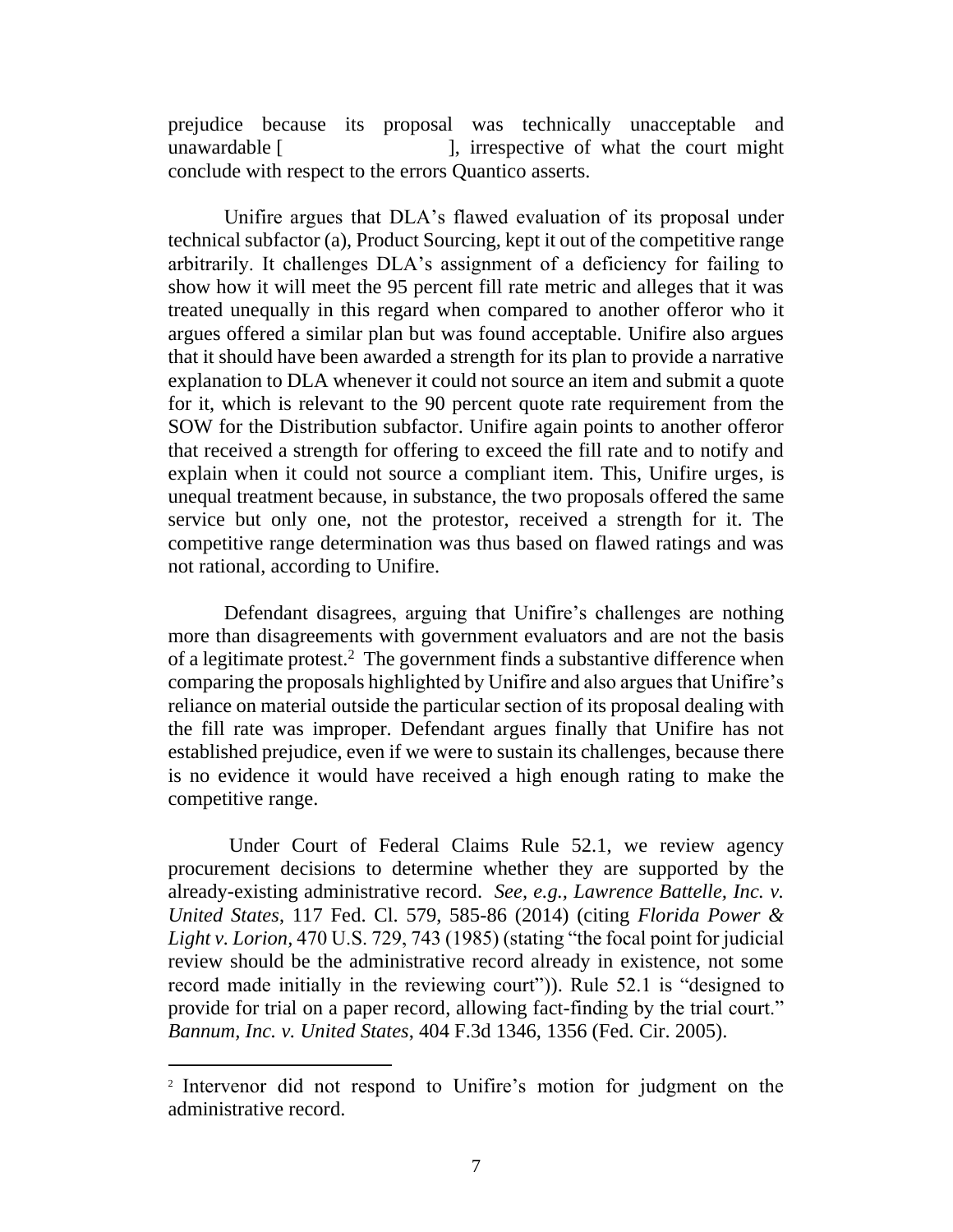The Court reviews the merits of an award decision under the arbitrary and capricious standard of the Administrative Procedure Act, 5 U.S.C. § 706(2)(A). *See* 28 U.S.C. § 1491(b)(4) (2012). The proper inquiry is whether the agency action was "arbitrary, capricious, an abuse of discretion, or otherwise not in accordance with law." *Lawrence Battelle, Inc.*, 117 Fed. Cl. at 586 (citing 5 U.S.C. § 706(2)(A)). Under this standard, the court should set aside an agency decision if "(1) the procurement official's decision lacked a rational basis; or (2) the procurement involved a violation of regulation or procedure." *Impresa Construzioni Geom. Demonico Garufi v. United States*, 238 F.3d 1324, 1332 (Fed. Cir. 2001). Generally, this court gives great deference to an agency's decision in establishing the competitive range. *Birch & Davis Int'l, Inc. v. Christopher*, 4 F.3d 970, 973 (Fed. Cir. 1993). Therefore, the protestor "bears a heavy burden" to demonstrate that the contracting offeror's determination lacked a rational basis as the agency "need only articulate 'a rational connection between the facts found and the choice made.'" *KSC Boss Alliance, LLC v. United States*, 142 Fed. Cl. 368, 380 (2019) (quoting *Impresa*, 238 F.3d at 1338)).

# I. Quantico Has Not Established That It Was Prejudiced By DLA's Evaluation

The bulk of Quantico's briefing is focused on its Past Performance – Confidence Assessment rating of "Satisfactory Confidence." It believes that it has objectively the best Past Performance history, particularly regarding its incumbent SOE TLS effort. In its view then, it should have been rated higher than all the other offerors. By not singling Quantico out for its superior past performance, DLA was able to exclude Quantico from the competition based entirely on Quantico's Technical Merit scores. In other words, if DLA had recognized Quantico's superior past performance and weighted that factor according to the terms of the RFP, Quantico believes that it would have been included in the competitive range. Additionally, Quantico views the agency's reliance on technical subfactors as a discriminator on which to exclude Quantico, as having "diminish[ed] the importance of past performance in the evaluation" contrary to the terms of the solicitation. Quantico's Mot. for J. on the AR 23. Therefore, Quantico concludes that, "[b]y evaluating past performance as it did, DLA rendered Quantico's superior past performance – and really, the Past Performance Factor as a whole – a nullity, making the less-important Technical Merit Factor singularly determinative for purposes of inclusion in the Competitive Range." *Id.* 

For any of that to matter, however, Quantico must have had a technically acceptable proposal, which, according to defendant and intervenor, it did not due to the "unacceptable" rating for the Distribution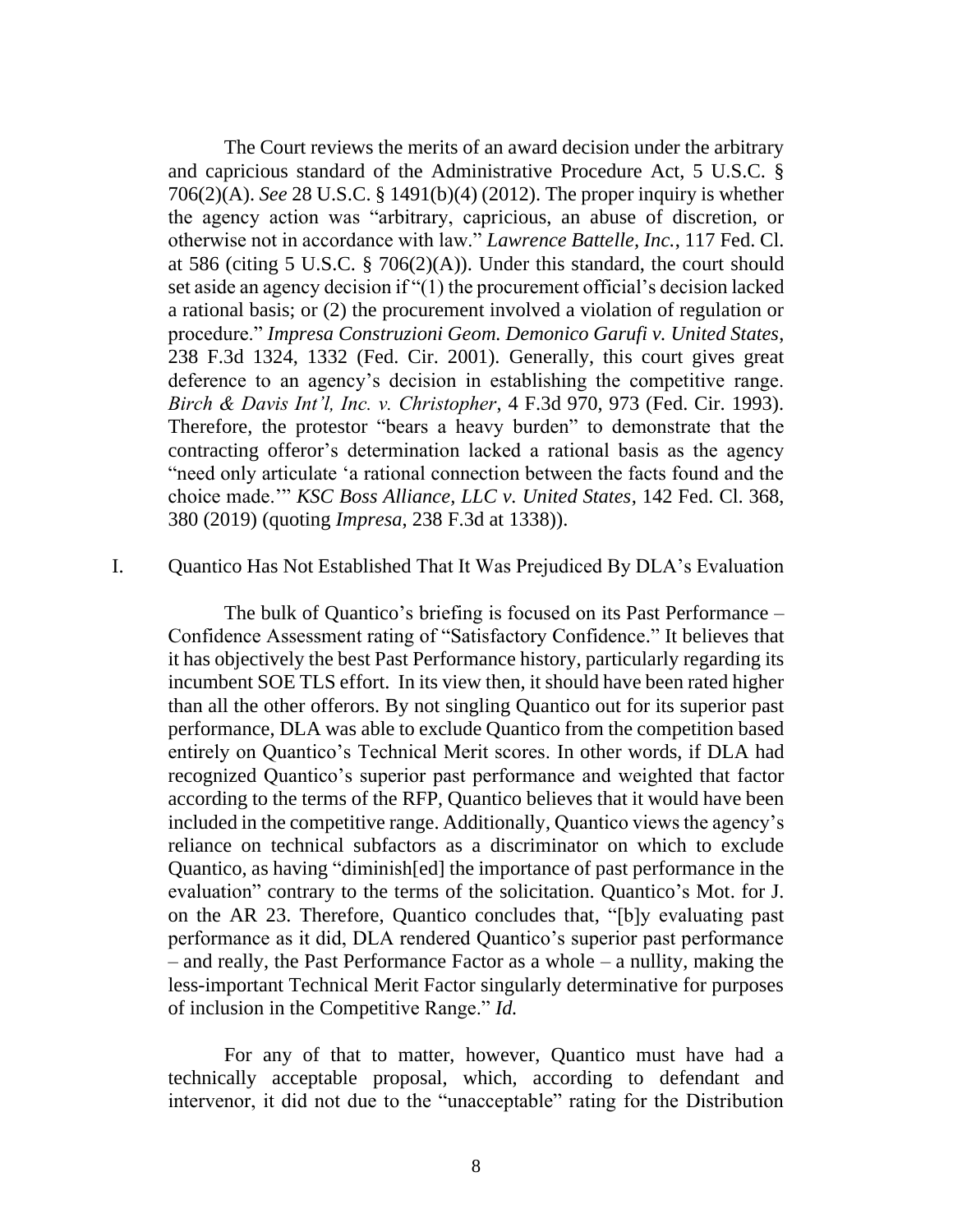subfactor. This rating would not change, argues the defense, even crediting Quantico's arguments, because [  $\qquad$  ] are left undisturbed by plaintiff's protest. Per the Source Selection Plan, [ ] and the proposal unawardable. Thus, in intervenor's and defendant's eyes, plaintiff cannot show any prejudice from the errors alleged regarding its Past Performance or

other aspects of its Technical Merit.

Quantico's response is twofold. First, it argues that DLA's treatment of technical deficiencies as *per se* disqualifying is contrary to FAR part 15 because, in a negotiated procurement, deficiencies and weaknesses are to be discussed by the agency during the period for discussions and clarifications, which had not happened prior to the competitive range determination. Using them as a discriminator in a competitive range determination is thus illegal, according to Quantico. Second, Quantico argues that the weighing of factors by the Contracting Officer ("CO") was contrary to the solicitation, which promised that a best value tradeoff would be performed in which Past Performance would be the most important factor. Thus, the decision to exclude solely based on Quantico's technical deficiencies was arbitrary and capricious because DLA did not follow its own promise to perform a tradeoff in which it weighted past performance more heavily. We disagree.

For the Technical Merit subfactor (b), Distribution, DLA assigned Quantico's proposal [  $\qquad \qquad$  ] and an overall rating of "Unacceptable." An "unacceptable" proposal is one that "does not meet requirements of the solicitation, and thus, contains one or more deficiencies, and/or risk of unsuccessful performance[.]" AR at 46. Even crediting Quantico's arguments with respect to this subfactor, it would only have had [ ], still and  $\left[ \right]$  [, still and  $\left[ \right]$ ], still and  $\left[ \right]$ 

resulting in an unacceptable rating.

 $\lceil$ 

]. Quantico does not challenge this assessment. [

]. According to its proposal, Quantico stated that "[u]rgent orders will be flagged in our system and shipped the same day via the best method to ensure delivery within seven days," AR at 1482, which is well beyond 72 hours.

[ ] resulted from Quantico's failure to provide [ ]. According to its proposal, Quantico stated that it would [

9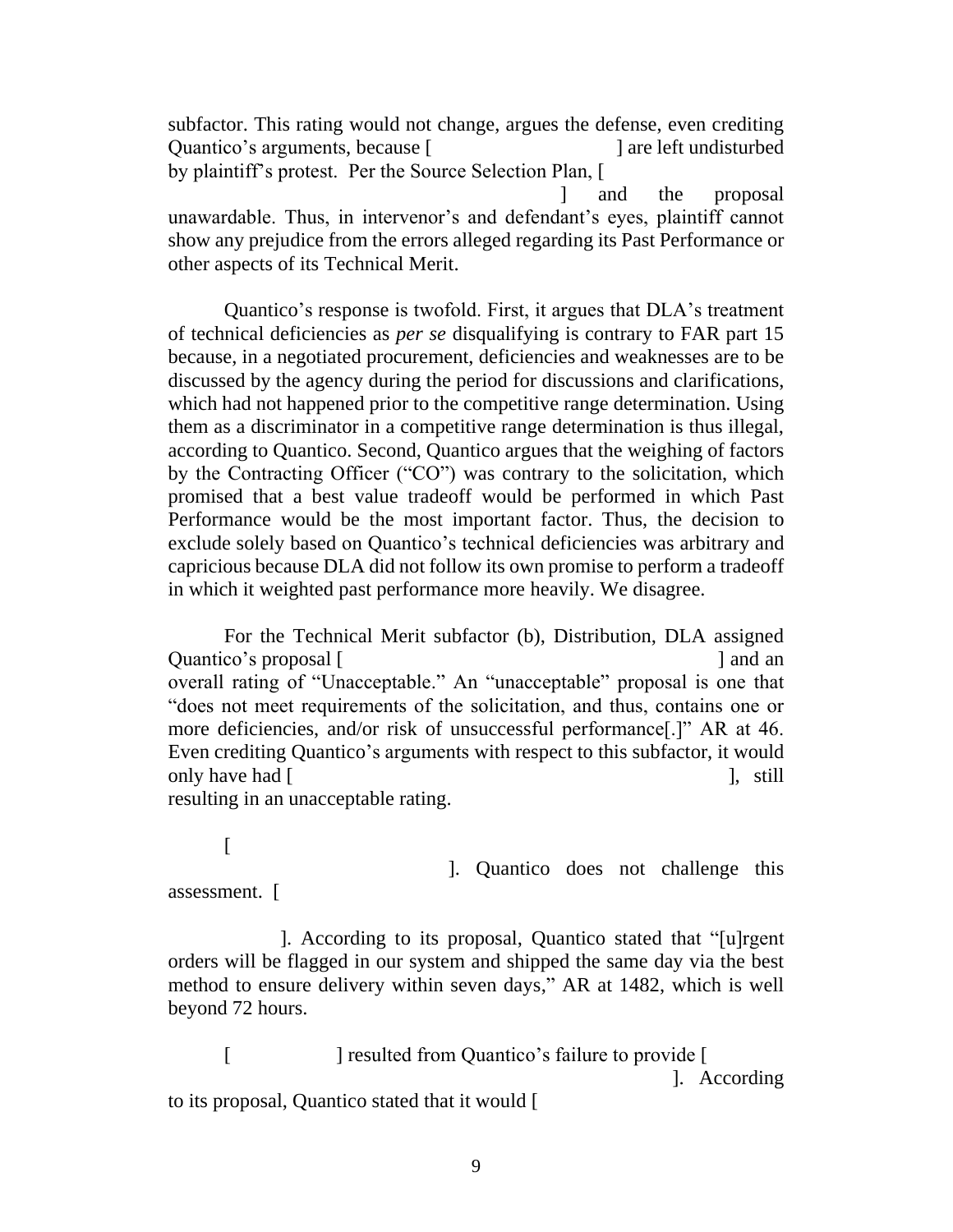]. Quantico does not argue that it could

meet this requirement.

 $\sqrt{ }$ 

]. We do not reach the merits of this rating, however, because, taken alone, a different result would not change the agency's rating of the proposal as unacceptable and unawardable.

The CO's competitive range determination document thoroughly reviewed the SSEB's ratings for each of the factors and for price. Although it listed several areas for discussion with Quantico for each factor, when it came to the Distribution subfactor, the summary of findings notes that Quantico's proposal was unawardable. AR at 4402. No areas were listed for discussions for the Distribution subfactor.

After exhaustively detailing all of the offerors' proposal ratings by the SSEB, including listing areas for discussions with each offeror, the CO ranked all of the offerors for non-price factors. Quantico was ranked [

]. *Id.* at 4455-57. The CO then ranked the offerors by lowest to highest evaluated price. Quantico was [ ]. *Id.* at 4458. The CO wrote a narrative description for each offeror's ratings in the order of their non-price ratings. The top six such offerors were included in the competitive range. For Quantico, the CO wrote that, for subfactor (b) [

] *Id.* at 4470. The CO also took note of Quantico's [ ]. She concluded that Quantico was not included in the competitive range because its proposal was not considered a "highly rated proposal." *Id.* She notes that [

].

When considering what the CO did in making the determination and what the solicitation promised, we find no reversible error. The CO concluded that Quantico was not among the most highly rated offerors. This may not have been the most artful explanation, but it is clear that she excluded Quantico due to its inability to meet all of the technical subfactors. No offerors with such a rating were included in the competitive range, which is consistent with the Source Selection Plan's instruction that unacceptable technical factors were unawardable. Nothing alleged by Quantico as error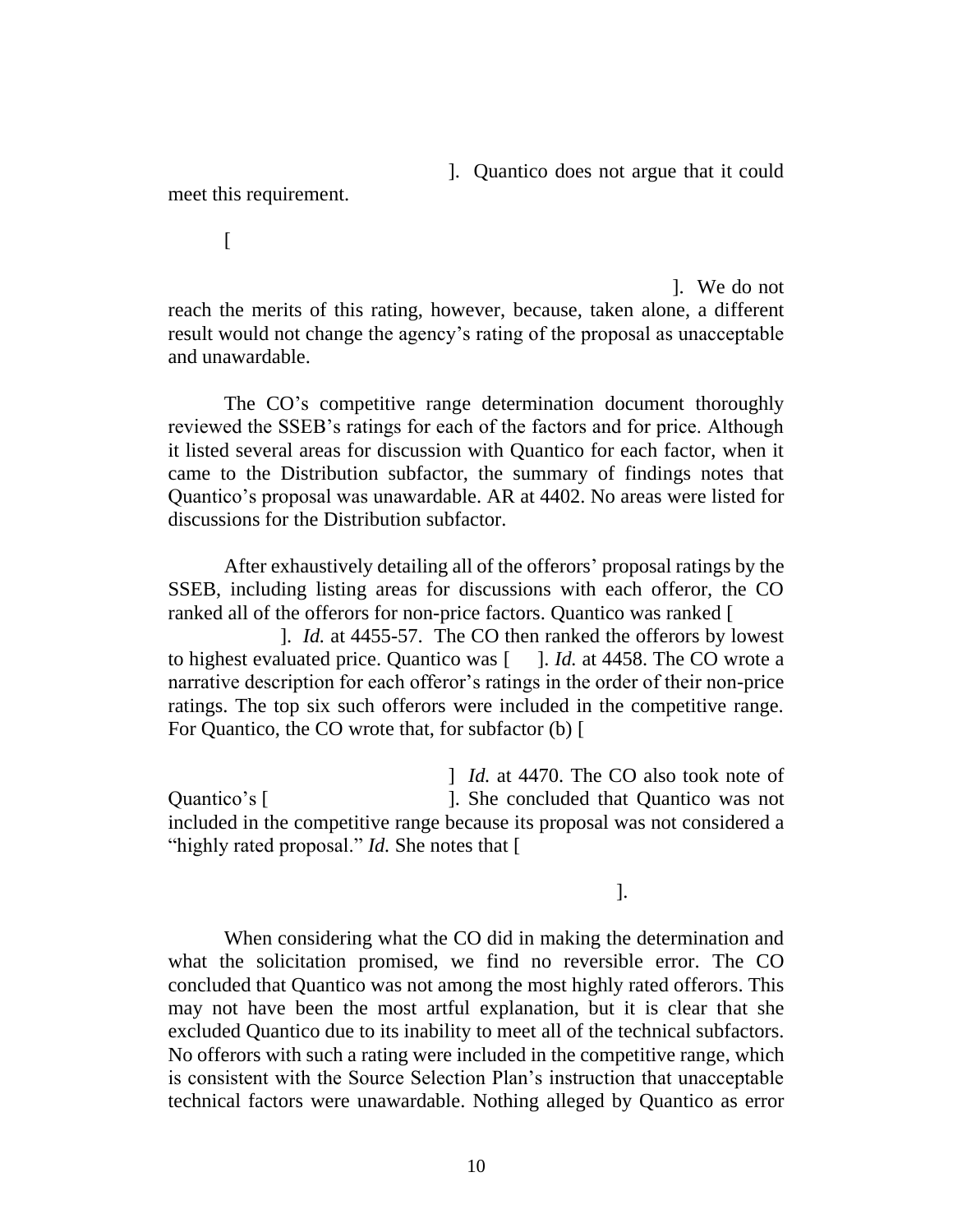could change that result, even if it were rated higher on Past Performance. When confronted, as here, with almost over  $\lceil \cdot \rceil$  responsive offers, the agency is well within its rights to be selective in setting the competitive range, a determination that is owed a great deal of deference regardless of the number of offerors and is, in any event, a result clearly spelled out in the solicitation and source selection plan.

Quantico had [ ] for the second technical subfactor, any one of which, according the Source Selection Plan, would render the proposal unawardable. Not having challenged [ ], the conclusion is inescapable that the other ratings challenged are immaterial to the outcome. The CO excluded all offerors with unacceptable ratings. Plaintiff would still have such a rating even if we agreed with its allegations of irrationality.

FAR part 15 does not prohibit the CO from using deficiencies as a basis for a competitive range determination. Although plaintiff is correct that the agency is required to discuss weaknesses and deficiencies for any offeror with which it holds discussions, *see* 48 C.F.R. § 15.306(d)(3), that same subpart also requires that agencies make a competitive range determination prior to discussions and that it include in the range only those offerors whose proposal are the "most highly rated." *Id.* § 306(c). Further, subpart 306 assumes that, in doing so, the agency will conduct an evaluation consistent with the solicitation, which, here, is to say that deficiencies in technical proposals would make those proposals unawardable. *See id.* § 306(c)(1) ("agencies shall evaluate all proposals in accordance with  $15.305(a)$ , and if discussions are to be conducted, establish a competitive range"). FAR 15.305(a) establishes general guidelines for proposal evaluations, stating that they "may be conducted using any rating method or combination of methods" and that the "relative strengths, deficiencies, significant weaknesses, and risks supporting proposal evaluation shall be document in the contract file." Agencies are required to evaluate proposals consistent with the scheme advertised in the solicitation. *Id.* Thus subpart 306 contemplates, if not requires, agencies taking deficiencies and weaknesses into account in making the competitive range determination. Further, the limited communication with offerors allowed prior to the competitive range determination is prohibited by the FAR from being used as an opportunity to "cure proposal deficiencies" or to otherwise afford an opportunity to revise proposals. *Id.* §  $306(b)(2)$ .

FAR part 15 establishes that the steps in a negotiated procurement (competitive range determination and discussions) be taken seriatim and that they be independent of one another. The purpose of the competitive range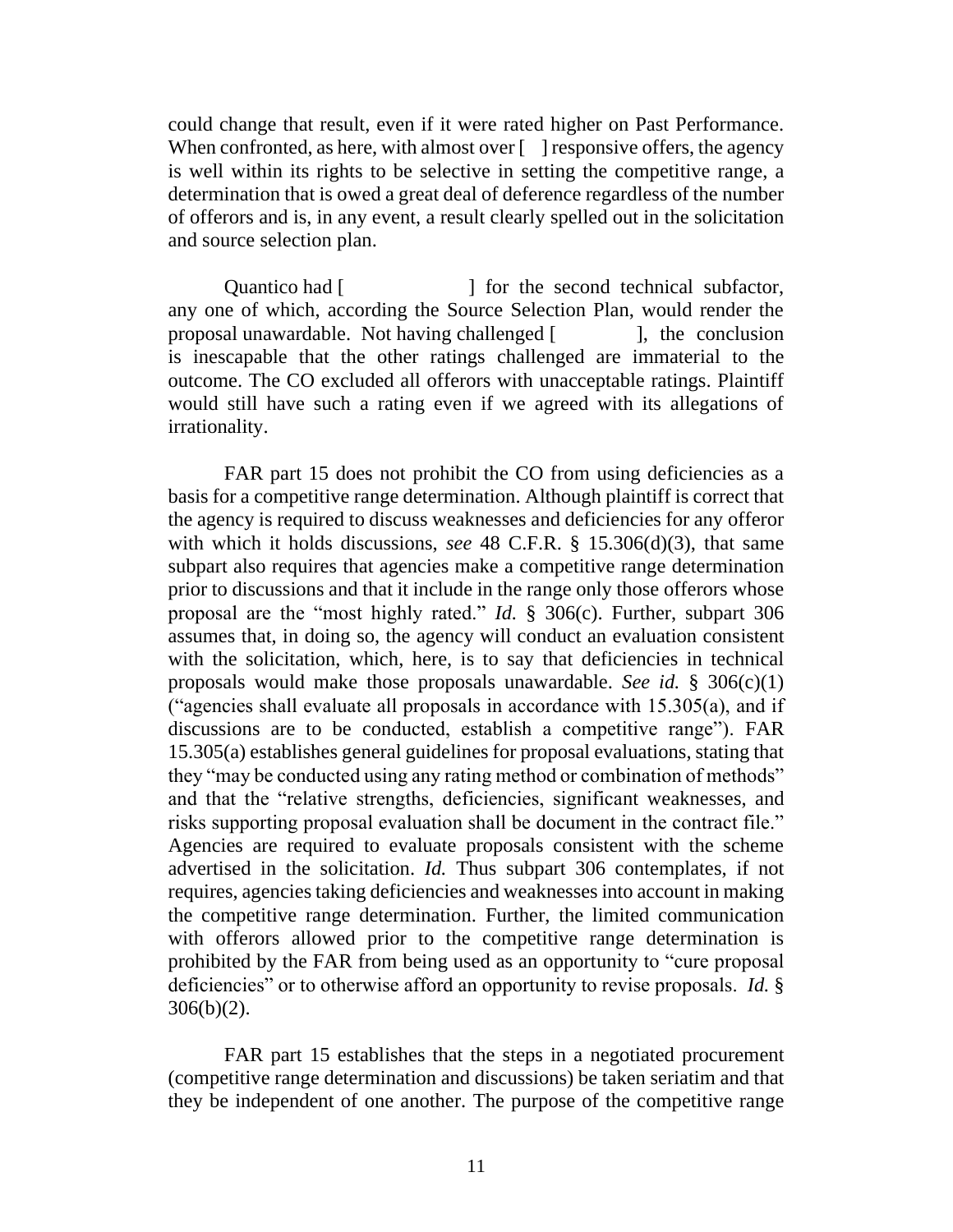determination, as made clear in FAR part 15.306, is to winnow the number of offerors with whom discussions are required. That being the case, the former cannot anticipate the latter, otherwise its purpose would be frustrated. Weaknesses and deficiencies are properly considered as part of the competitive range determination. We also find no incompatibility with the solicitation in this regard. Although Past Performance was the most important factor, that weighting did not prevent the agency from treating a technically unacceptable proposal unawardable nor relying on this rubric to set a competitive range. We thus find no irrationality nor illegality in treating the technical ratings in the competitive range determination as the agency did. The conclusion is thus unavoidable that Quantico has not shown prejudice from the alleged evaluation errors. Its rating for the Distribution subfactor would not have improved and its proposal was unawardable. Quantico was thus properly excluded from the competitive range.

## II. Unifire's Technical Ratings Were Not Arbitrary

As shown in the table above, Unifire received a Factor I, Past Performance – Confidence Assessment rating of "Satisfactory Confidence." Under Factor II, Technical Merit, subfactor (a), Product Sourcing, it received a rating of "Unacceptable," and for subfactor (b), Distribution, it received a rating of "Good." Unifire argues that DLA's flawed evaluation of its proposal under Factor II, subfactor (a), Product Sourcing, kept Unifire out of the competitive range.

Under Technical Merit, subfactor (a), the solicitation identified three components of the Product Sourcing subfactor and instructed offerors to provide a clear explanation as to how the offeror would meet each requirement. The first component related to purchasing system requirements, listing six elements to be addressed. The Solicitation also instructed offerors to provide a plan to meet the quote rate metric. Finally, the Solicitation instructed offerors to describe a plan to meet the fill rate metric and ensure control over subcontracting.<sup>3</sup>

While Unifire received a strength because it "has manufacturers and vendors visit the offeror's location to demonstrate products and provide training on these items to Unifire staff[,]" it received a deficiency because "[t]he information provided in [its] proposal does not constitute a plan as to

 $3$  The quote rate metric requires vendors to submit quotes on 90% of delivery order competitions; whereas, the fill rate metric requires vendors to provide the full quantity for 95% of all lines delivered to be calculated as quantity delivered/quantity ordered.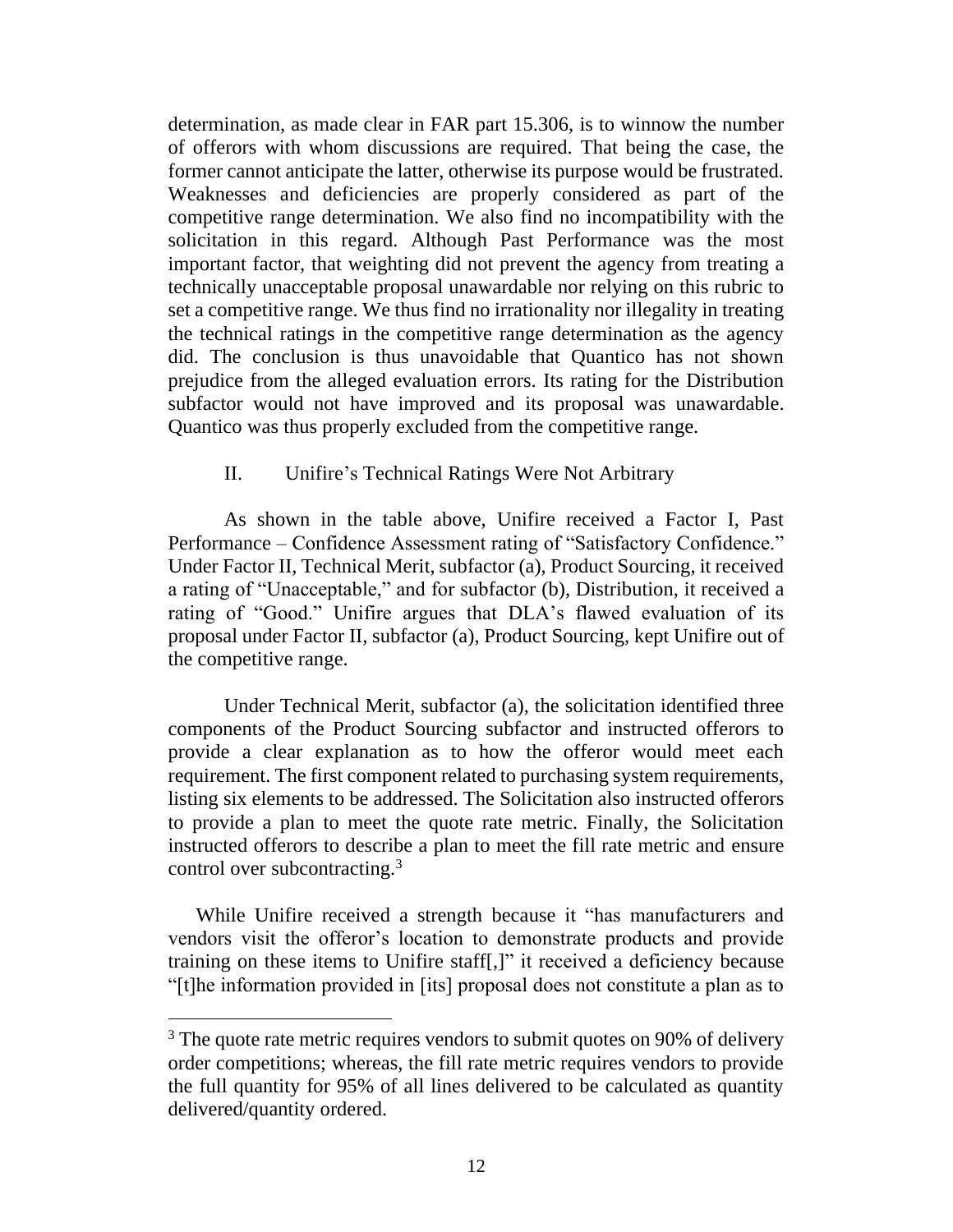how the offeror will meet the 95% Fill Rate Performance Metric and ensure control over subcontracting." AR at 3695. As a result, Unifire received an "unacceptable" rating for subfactor (a). Like Quantico, it was thus kept from the competitive range because the unacceptable rating put it outside of the top-rated offerors because none selected for discussions had any ratings lower than "acceptable" and all had prices lower than Unifire's. AR at 4471.

Unifire argues that it did submit a plan to satisfy the solicitation's requirement of a 95% Fill Rate Performance Metric, which was clearly denominated in its proposal as its "Plan to Meet the 95% Fill Rate Performance Metric." Unifire further points out that its proposal for this requirement touted its established relationships with manufacturers of all of the products in the Price Evaluation List and also highlighted its relationship with certain notable non-manufacturer suppliers in its proposal section labeled "Business Alliances and Contractual Relationships," which was directly referenced in the plan to meet the 95% Fill Rate Performance Metric. The import is that the agency ought to have understood that this meant that Unifire could meet the requirement. Moreover, Unifire also avers that its technical proposal, considered as a whole, addresses how it plans to fill orders in detail. The agency ought not have ignored other indicia in its proposal that provided details regarding its ability to meet the fill rate requirements, according to Unifire.

Unifire also argues that another offeror included in the competitive range, [ ], provided a similarly scanty level of detail in its specific response to the Fill Rate requirement and also touted generally its relationship with manufactures and suppliers, but was found to have met the requirement. Thus, in Unifire's view, it, like [ ], ought not to have been assigned a deficiency and booted from the competitive range.

Defendant responds that, unlike [ ], Unifire failed to explain how it would use its business relationships to meet the fill rate metric, reiterating that the SSEB found a general lack of information and narrative regarding the "steps, processes, procedures, methods, etc. that it intends to utilize to meet the Fill Rate Performance Metric and ensure control over subcontracting." AR at 3694. By way of contrast, the government points out that [ ]'s proposal offered a "Vendors Relations" group that would seek "out new manufacturing companies," conduct "market research to proactively meet the future demands," maintain frequent "product training with outside and inside sales representatives," and do "joint sales calls," its "own on base trade shows," and "sales training" with top vendors at its headquarters." AR at 2848.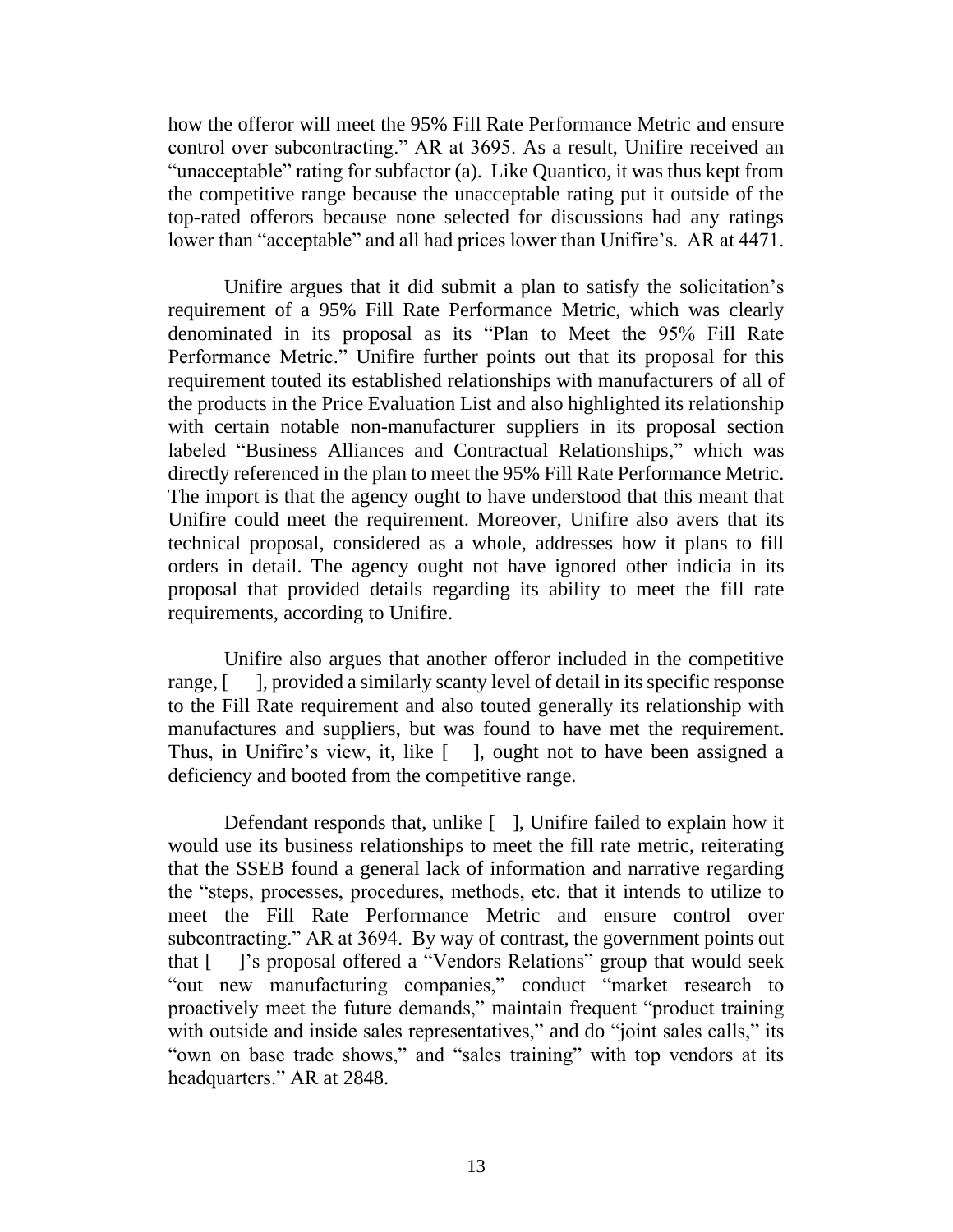Defendant also contends that the reviewers were not obligated to sift through Unifire's technical proposal to supplement the brief comments unique to the fill rate metric. Indeed, the solicitation warned offerors not to incorporate other sections of their proposal by reference when it stated: **"TO ENSURE THAT YOUR NON-PRICE PROPOSAL IS PROPERLY EVALUATED, PLEASE ARRANGE YOUR REPSONSES IN THE ORDER SHOWN ON THE FOLLOWING PAGES. EACH OF YOUR INDIVIDUAL REPSONSES SHOULD CITE THE APPLICABLE NON-PRICE FACTOR AND PARAGRAPH TO WHICH YOU ARE RESPONDING."** AR at 145. Thus, because information regarding Business Alliances was not found in the section of Unifire's proposal marked "Fill Rate," it could not be considered by the SSEB nor the CO, urges the government.

We need not go so far in accepting the government's larger point that it was not erroneous or arbitrary for the SSEB to evaluate Unifire's proposal with respect to the first technical subfactor in the way that it did. A comparison between Unifire's and [ ]'s proposals regarding this metric reveals that, although both relied on business relationships and took up very similar (limited) space in their proposals, there was a difference in approach in the way the two companies explained their respective abilities to meet the fill rate metric. Unifire touted its existing network of manufacturers and suppliers, but [ ] primarily relied on a plan to continually grow its network, a plan that included certain specific proposed activities. In essence, [ ]'s was prospective while Unifire's was retrospective. The agency chose to credit the forward-looking approach of  $\lceil \cdot \rceil$  and discredit Unifire's plan to rest on its laurels. We find no irrationality therein.

In sum, having a deficiency for the Product Sourcing subfactor, Unifire's rating was properly considered unacceptable and unawardable. The CO found such proposals not among the most highly rated, consistent with FAR 15.306, and excluded Unifire from the competitive range. Plaintiff's other arguments are thus moot because it cannot show prejudice resulting from the alleged errors, and we need not reach them. Unifire's protest must be denied.

### **CONCLUSION**

Given the lack of success on the merits, we need not reach the other injunctive factors. Both plaintiffs have [ ] deficiencies that rendered their proposals for a technical subfactor unacceptable and unawardable. That fact is dispositive of all the other arguments because the